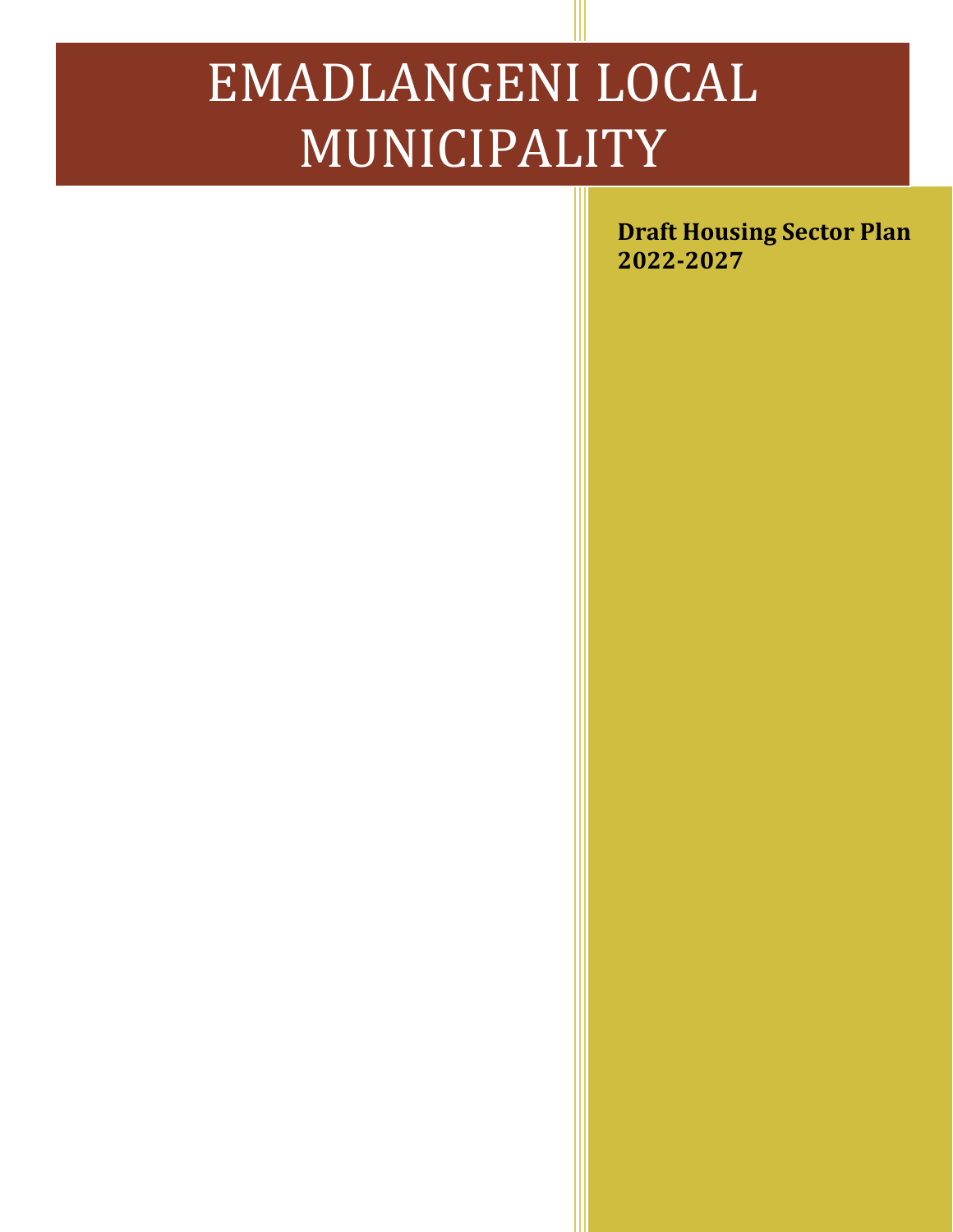# **TABLE OF CONTENT**

# **Contents**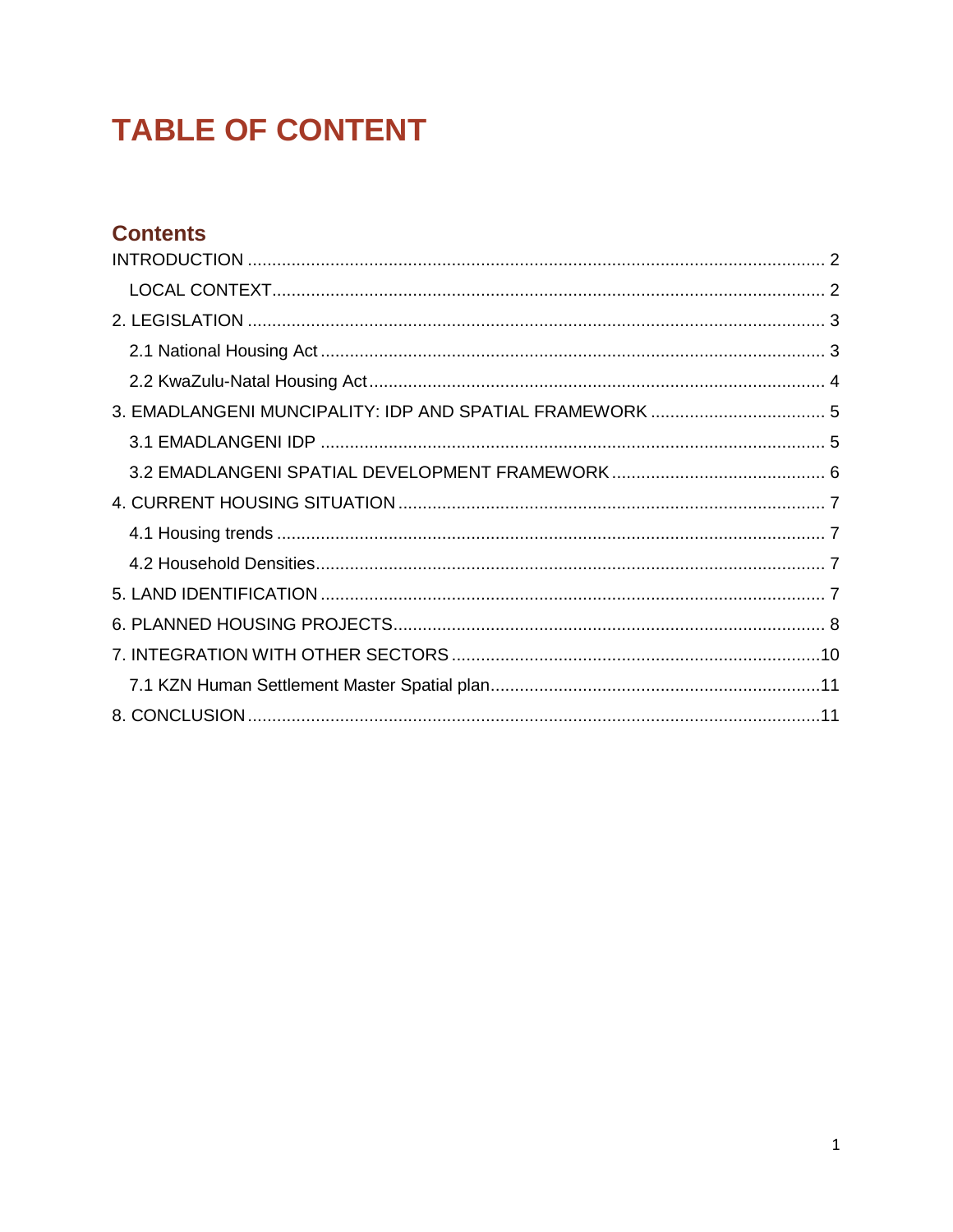### <span id="page-2-0"></span>**INTRODUCTION**

This Housing Sector Plan is aimed at providing a framework within which the Emadlangeni Municipality can start with the task of addressing the housing need of their communities and thereby meeting their obligation of providing shelter for those in need. This is a working document that will guide the Emadlangeni Municipality and other roleplayers to set in motion the process of housing delivery. It is a requirement that the plan should set strategies and timeframes for the development of housing in the area and should also be linked to the Municipal Integrated Development Plan (IDP) as well as the Provincial Housing Plan in order to ensure the alignment of programmes and objectives at all spheres of governance. More specifically, the project aims to identify the current housing demand, assess the rate of development in terms of housing delivery in the municipality and also identify bottlenecks in the process.

This report considers the following components of housing delivery:

- $\leftarrow$  Policy and legislative environment
- $\downarrow$  Current housing situation in Emadlangeni Municipality
- $\downarrow$  Demand for housing in Emadlangeni Municipality
- $\ddot{\bullet}$  Integration with other sectors

The report also takes into consideration the municipal Vision, Mission and Strategies as indicated in the IDP. The Housing Plan is a strategic document with a 5 year timeframe and need to be reviewed annually as part of the IDP review process.

#### <span id="page-2-1"></span>**LOCAL CONTEXT**

Emadlangeni Municipality forms part of the Amajuba District Municipality in the KwaZulu-Natal Province. It is located along the northern boundary of Amajuba District and shares its borders with Newcastle Municipality on the west, Dannhauser Municipality on the east, Pixely Ka Isaka Seme Municipality on the north, Endumeni Municipality on the south, Edumbe Municipality on the north-eastern boundary and Abaqulusi Municipality on the south eastern boundary. It covers an area of approximately 3539km2 and has a population of about 36 869 people. The municipal area comprises of privately owned commercial farmland, smallholder settlements, the urban areas of Utrecht, and the nodes of Groenvlei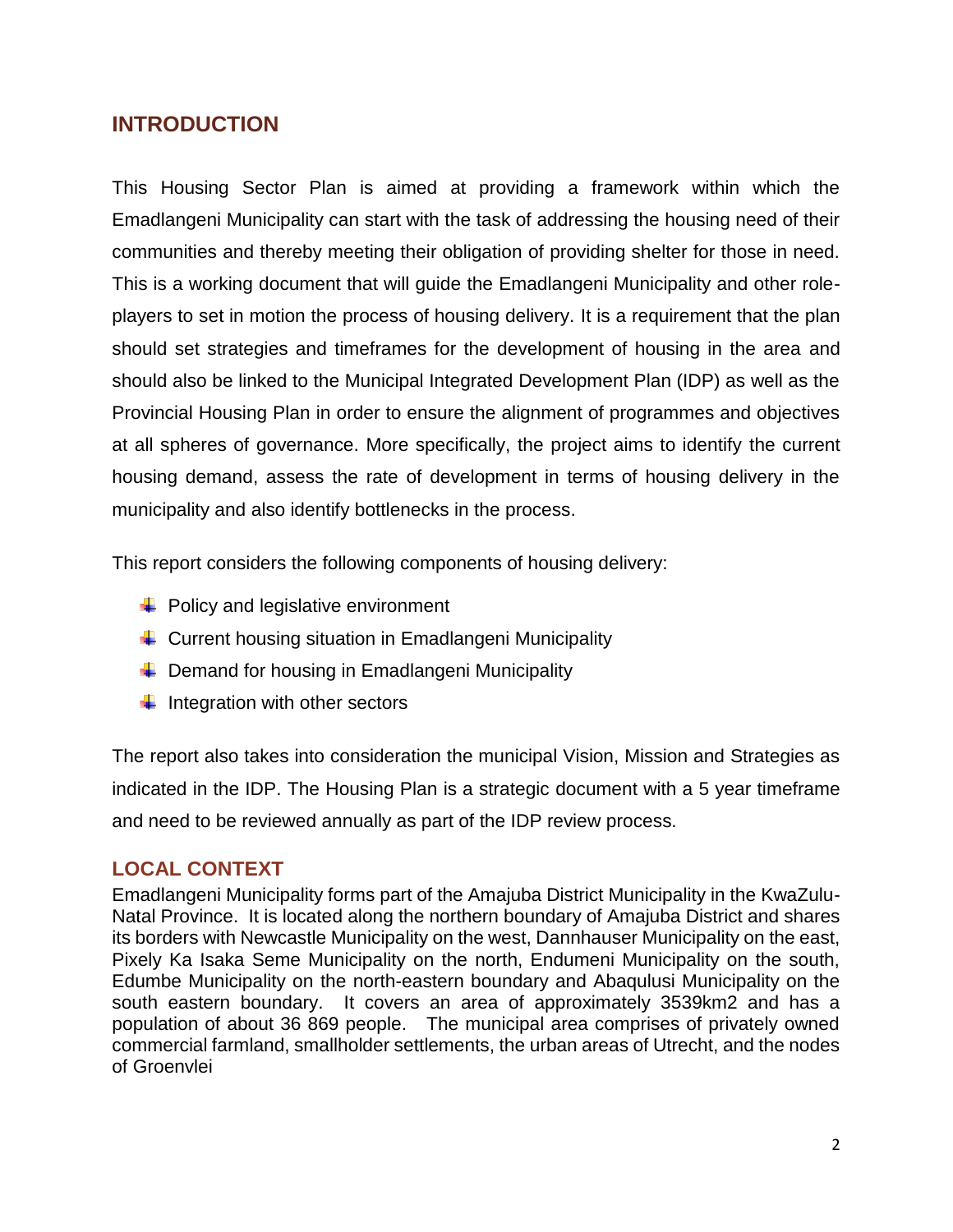and Kingsley. There are five traditional councils in the municipality; Ndlamlenze Traditional council, Amantungwa Traditional Council, Thekwani Traditional Council, Mgundeni Traditional Council and Mbatha Traditional Council. The municipality was delimited into 6 wards in August 2016 according to the Municipal Demarcations Board. The physical and environmental context of the municipality includes the following:

 $\Box$  Vast environmental areas covering the majority of the municipality's landscape. A majority of these include grasslands.

 $\Box$  The municipality is well-endowed with natural resources which gives it its biodiversity character. It is characterised by strong environmental features like the Balele Mountains and a number of water resources and animal species. These also create opportunities for economic and human development.

<span id="page-3-0"></span> $\Box$  The area is characterised by differing socio-economic profiles across all municipal wards. These are impacted by and in turn influence both the natural resources and the physical infrastructure spread across the municipality.

# 2**. LEGISLATION**

#### <span id="page-3-1"></span>**2.1 National Housing Act**

The Housing Act; No. 107 of 1997 hereafter referred to as the Housing Act, sets out the housing development guidelines as well as the roles and responsibilities of all spheres of government for housing. The role of the Local Municipality is defined as that of ensuring that; as part of the IDP,Local Municipalities take necessary steps in line with the National and Provincial housing legislation to:

- $\ddot{\phantom{1}}$  Ensure that inhabitants of its area of jurisdiction have access to adequate housing on a progressive basis
- $\ddot{\phantom{1}}$  Conditions not conducive to the health and safety of the inhabitants of its area of jurisdiction are prevented or removed
- $\ddot{+}$  Services in respect of water, sanitation, electricity, roads, storm water, drainage and transportation are provided in the manner which is economically efficient.

Further to this it is the role of Local Government to set housing delivery goals, identify and designate land for housing development; create and maintain the public environment conducive to housing development; initiate, plan, facilitate, promote and enable appropriate housing development in its area of jurisdiction.

Some of the general principles for housing that are applicable to all spheres of governance include: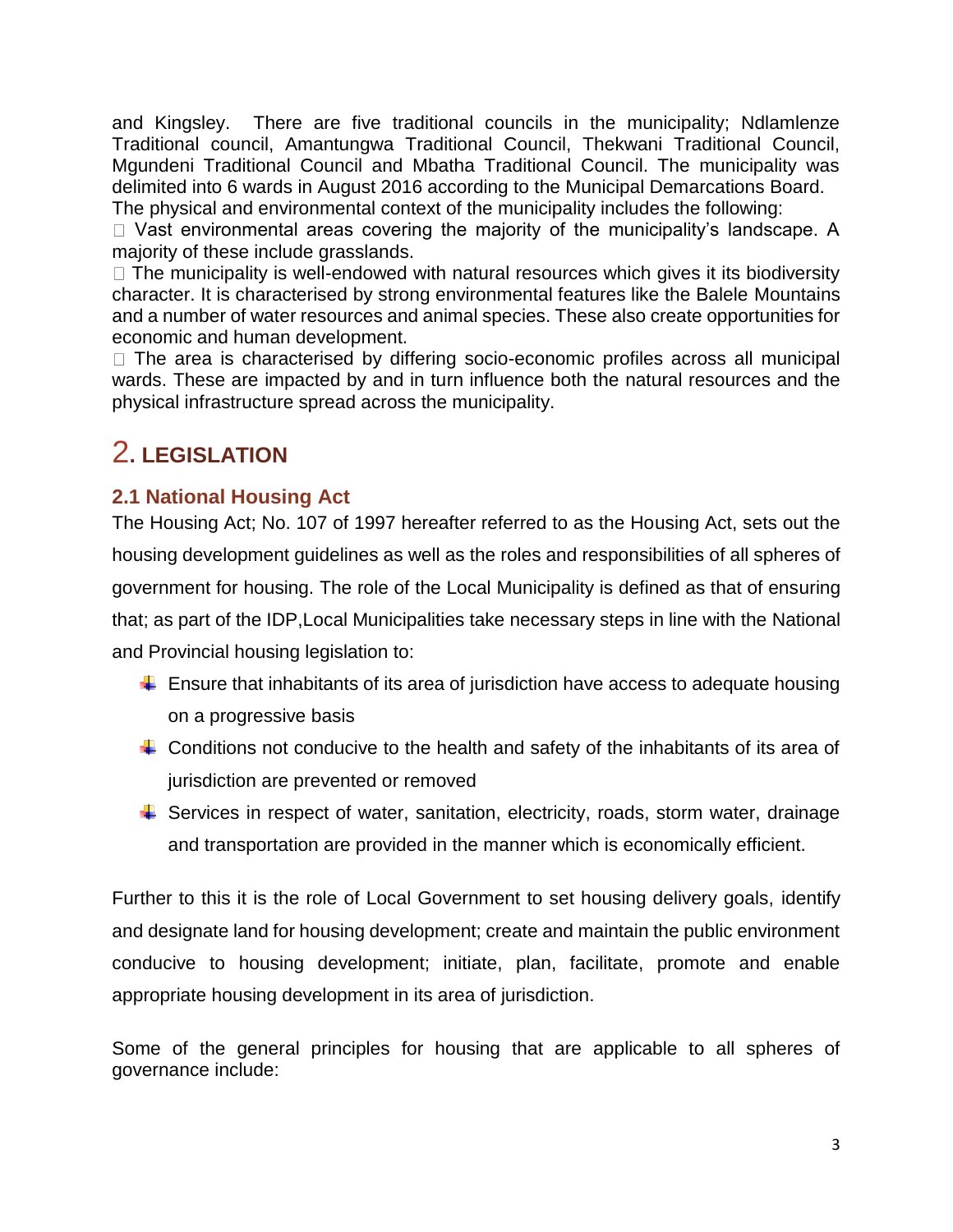- $\ddot{\phantom{1}}$  Giving priority to the needs of the people with respect to housing
- $\ddot{\phantom{1}}$  Ensuring that housing development provides a wide choice of housing and tenure options
- $\ddot{\phantom{1}}$  Housing development is in line with the Municipal Integrated Development Plan
- $\ddot{\phantom{1}}$  Promote provision of community and recreational facilities in residential areas
- + Caters for the housing needs of marginalised women and other groups disadvantaged by unfair discrimination.

Based on the above principles, the role of Local Government should be to seek to ensure that its obligations in terms of housing development are met and that the measures used are in line with the principles of cooperative governance.

#### <span id="page-4-0"></span>**2.2 KwaZulu-Natal Housing Act**

In a provincial context, the KwaZulu Natal Housing Act (No 132 of 1998) is the most important provincial statute to regulate housing issues in the province and its local municipalities. This Act sets outs the roles, responsibilities, duties and functions of both the Province and Local Municipalities. In terms of this Act; it is the duty and responsibility of the Local Municipality to:

- $\ddot$  Take all reasonable and necessary steps to ensure that the inhabitants of its municipal area have access to adequate housing;
- $\ddot{\phantom{1}}$  Set sustainable housing delivery goals in respect of its municipal area;
- $\downarrow$  Identify and designate land for housing purposes;
- $\ddot{\phantom{1}}$  Ensure the economic, efficient and effective provision, operation and maintenance of services in respect of water, sanitation, electricity, roads and storm water drainage; and
- $\ddot{+}$  Regulate health and safety standards relating to housing development.

It is the function of the municipality to ensure that access to land for housing is accelerated and that the necessary bulk infrastructure and services are planned for and/or is available for the proposed housing development. Further to this the municipality may: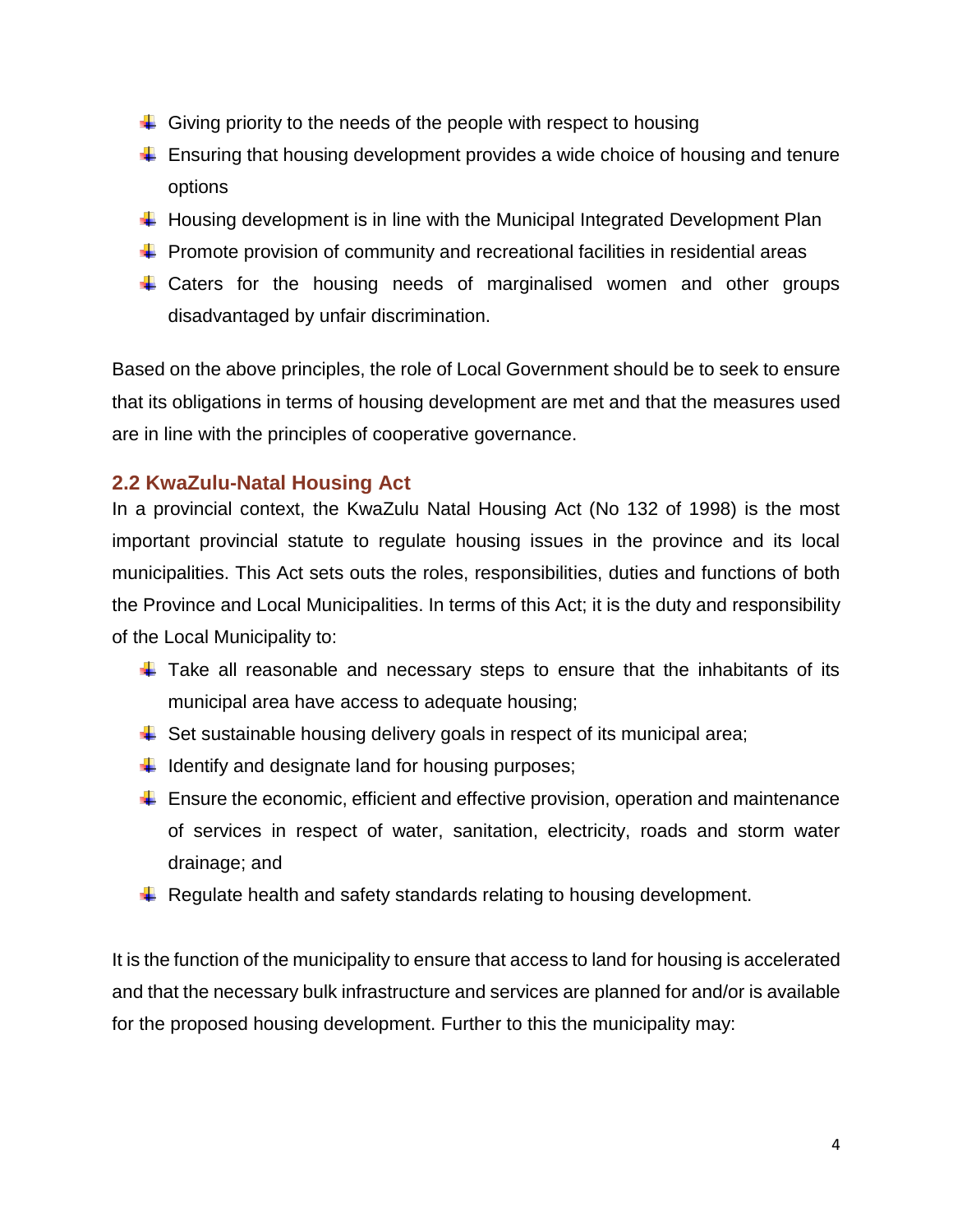- Initiate, plan and execute projects, provided that in such cases where a project forms part of a housing programme for which the municipality is accredited in terms of section 18, the project shall be referred to the Minister for approval;
- **Facilitate and co-ordinate housing development in its municipal area; and**
- $\downarrow$  Participate in any housing programme by –
- $\downarrow$  Promoting a housing development project by a developer;
- $\ddot$  Entering into a joint venture contract with a developer in respect of a housing development project;
- $\ddot{+}$  Establishing a separate business entity to execute a housing development project; or facilitating participation in the housing process.

The above duties and responsibilities calls for necessary measures to be taken by municipalities to ensure that an environment conducive for housing development exists. The strategies and financial plans of the municipality should reflect it obligation to perform such duties for its inhabitants.

# <span id="page-5-0"></span>3**. EMADLANGENI MUNCIPALITY: IDP AND SPATIAL FRAMEWORK**

## <span id="page-5-1"></span>3.**1 EMADLANGENI IDP**

The Municipality's IDP states the following Vision for the municipal area:

#### **BY 2036 EMADLANGENI MUNICIPALITY:**

#### **• A SELF-SUSTAINING EXEMPLARY LOCAL MUNICIPALITY**

- **WITH A DIVERSE THRIVING ECONOMY**
- **WHERE CITIZENS ENJOY A HIGH QUALITY OF LIFE**

#### **• WITHIN A SUSTAINABLE AND RESILIENT ENVIRONMENT**

The Mission states the following:

IN PURSUIT OF ITS DEVELOPMENT VISION, EMADLANGENI MUNICIPALITY PLEDGES TO ITS COMMUNITIES AND STAKEHOLDERS TO:

 $\Box$  Be the embodiment of good governance;

- $\Box$  Deliver services in an efficient and effective manner;
- $\Box$  Promote and facilitate sustainable socio-economic development;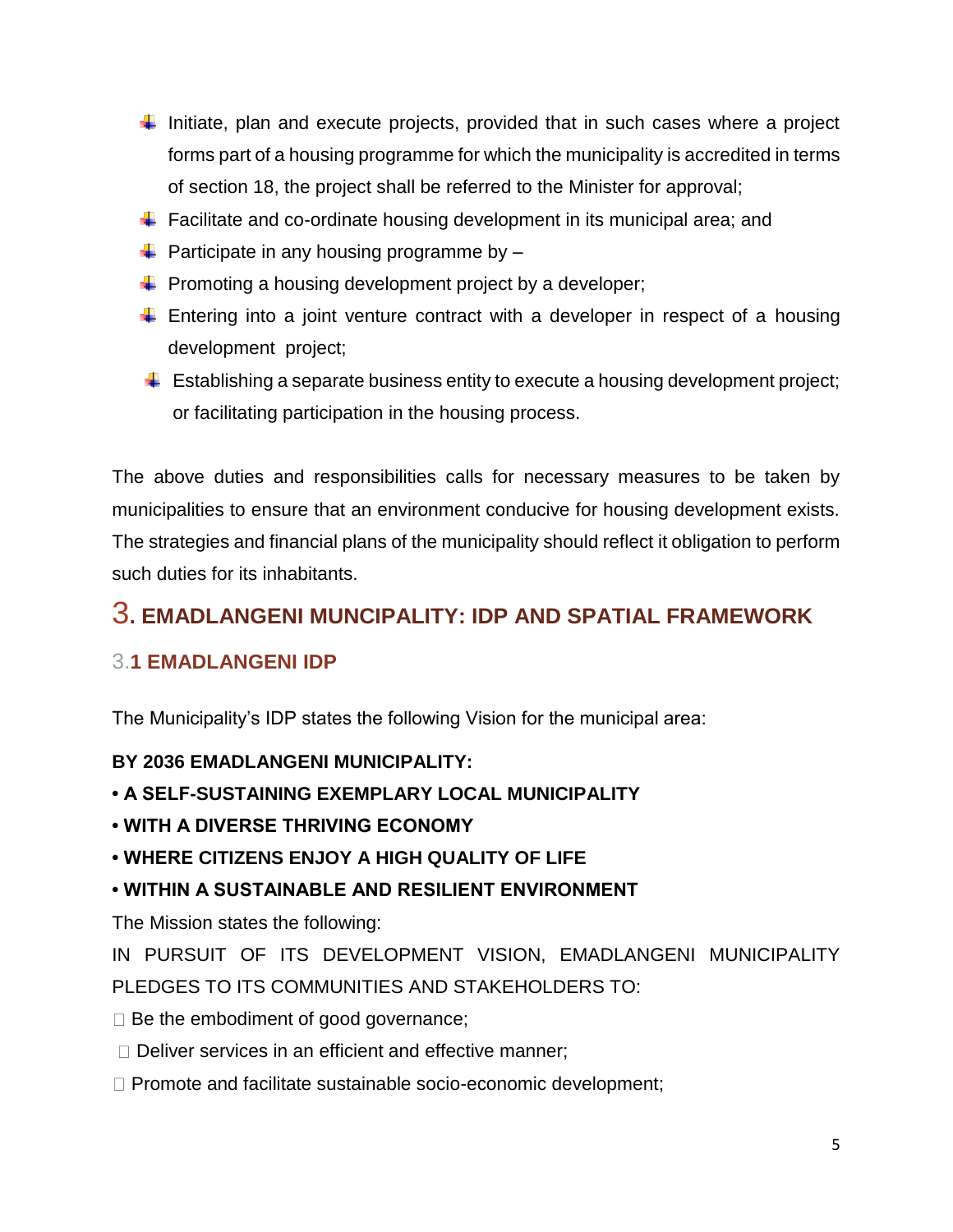$\Box$  To create mutual trust and understanding between the municipality and the community.

 $\Box$  Promote tourism, agriculture and mining, and facilitate development of urban hubs in

support of these economic sectors and delivery of services.

 $\Box$  To apply good and transparent corporate governance in order to promote community prosperity.

The delivery of sustainable human settlements forms part of government's key objectives and is enshrines in various planning policies and legislation. EMadlangeni Municipality embraces the concept and endeavour towards sustainable human settlements. The municipality currently has five land reform project which are driven by the Department of Rural Development and Land Reform (DRDLR). The Department has provided funds for the purchase of the land, which has taken place in all five instances, but in many cases funds for physical infrastructure has not been transferred (EMadlangeni Draft Housing Plan). The Department of Rural Development and Land Reform, however, does not cover the construction of top structures and residents are thus forced to construct traditional dwellings.

The EMadlangeni Draft Housing Sector plan identifies the following projects as land reform projects within the municipality:

- □ Nkosi Kumalo; 600 households
- □ Amantungwa Inkululeko; 104 households
- □ Shabalala; 300 households
- □ Nzima: 285 households
- □ Mabaso; 290 households

#### <span id="page-6-0"></span>**3.2 EMADLANGENI SPATIAL DEVELOPMENT FRAMEWORK**

Emadlangeni housing Sector Plan in place in which the objective and goals of housing in the municipality are identified. The plan further identifies challenges the municipality faces with regards to housing delivery. Approximately 43.44% of the population within the municipality reside in traditional dwelling structures made of traditional matter, which is a total of 15 947 people. Furthermore, about 0.45% of the population resides in informal dwellings which is a total of 142 people. These structures do meet the standard requirements of the national building regulations. The housing backlog in the municipality is estimated at 2556 units based on census data (informal settlements and backyard shacks). The majority of the housing backlog is estimated to fall under the traditional dwelling/hut/structure made of traditional materials.

An analysis of the annual household income profile of the municipality gives an indication of the extent of the housing demand and need. A large proportion of the municipality's households fall with the low income housing segments in terms their income profiles. This group accounts for 71.07% of the municipality's households.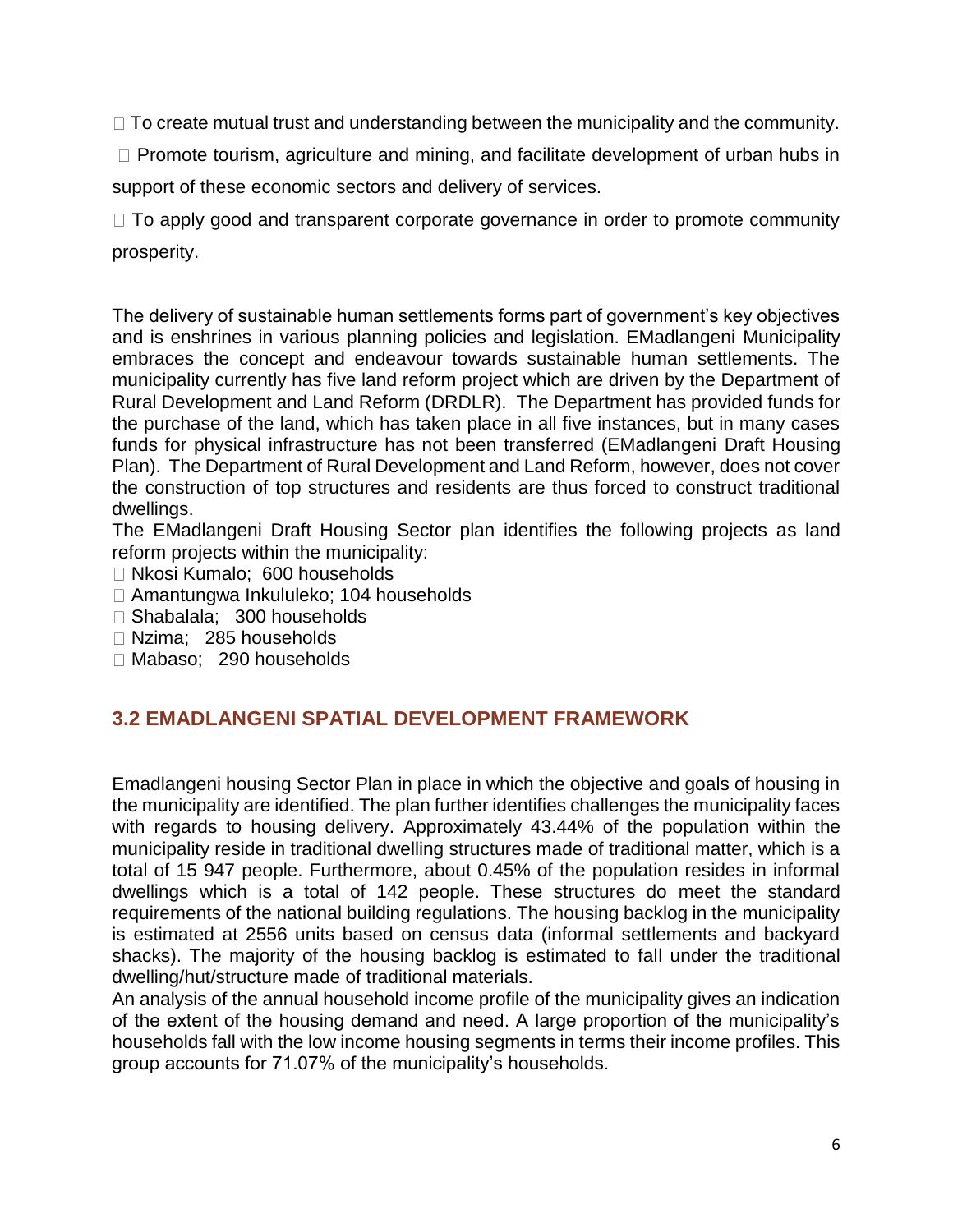Naturally, since the municipality is mainly rural and has a high percentage of unemployment, the greater percentage of the housing need is for affordable housing units in rural areas.

#### <span id="page-7-0"></span>4. CURRENT HOUSING SITUATION

#### <span id="page-7-1"></span>**4.1 Housing trends**

The following trends are noted in Emadlangeni:

- $\ddot$  There is a trend of upcoming informal settlements in ward 3 Waaihoek area under Waaihoek Community Trust Land and in ward 4 Zaaihoek KwaThekwane.
- $\ddot{\phantom{1}}$  There is a trend of young upcoming population in ward 2 for work purposes. This trend has resulted in the need for middle income residential housing development

#### <span id="page-7-2"></span>**4.2 Household Densities**

Emadlangeni has an exceptionally low population density at 9 people per km². The population density of Newcastle is approximately 179 people per km² (2.5 times higher than the district density). Emadlangeni's urbanisation rate was however; very low compared to Newcastle (74.8%) and Dannhauser (22.8%). The areas of high population density are only found in the primary and secondary nodes being Utrecht town, Kingsley, Amantungwa and Groenvlei settlements.

#### <span id="page-7-3"></span>**5. LAND IDENTIFICATION**

It should be noted that the housing sector is a dynamic environment and that although land may be identified it is necessary for the land to be tested for sustainability and SPLUMA processes.in Emadlangeni settlements are categorized within 3 nodes, primary,secondary and tertiary. Housing projects for low to middle income class should be earmarked in land within secondary nodes namely, Kingsley,Groenvlei, Vaalbank/Beru the majority of land is registered under Community Property Association (CPA). In tertiary nodes, Kwanzima,Reserve,Zaaihoek housing projects. Utrecht being the only primary node should cater for low, middle to high income groups.

Land parcels identified for housing development in Utrecht are:

Erf 10000 middle income and high income and Erf 739 social housing project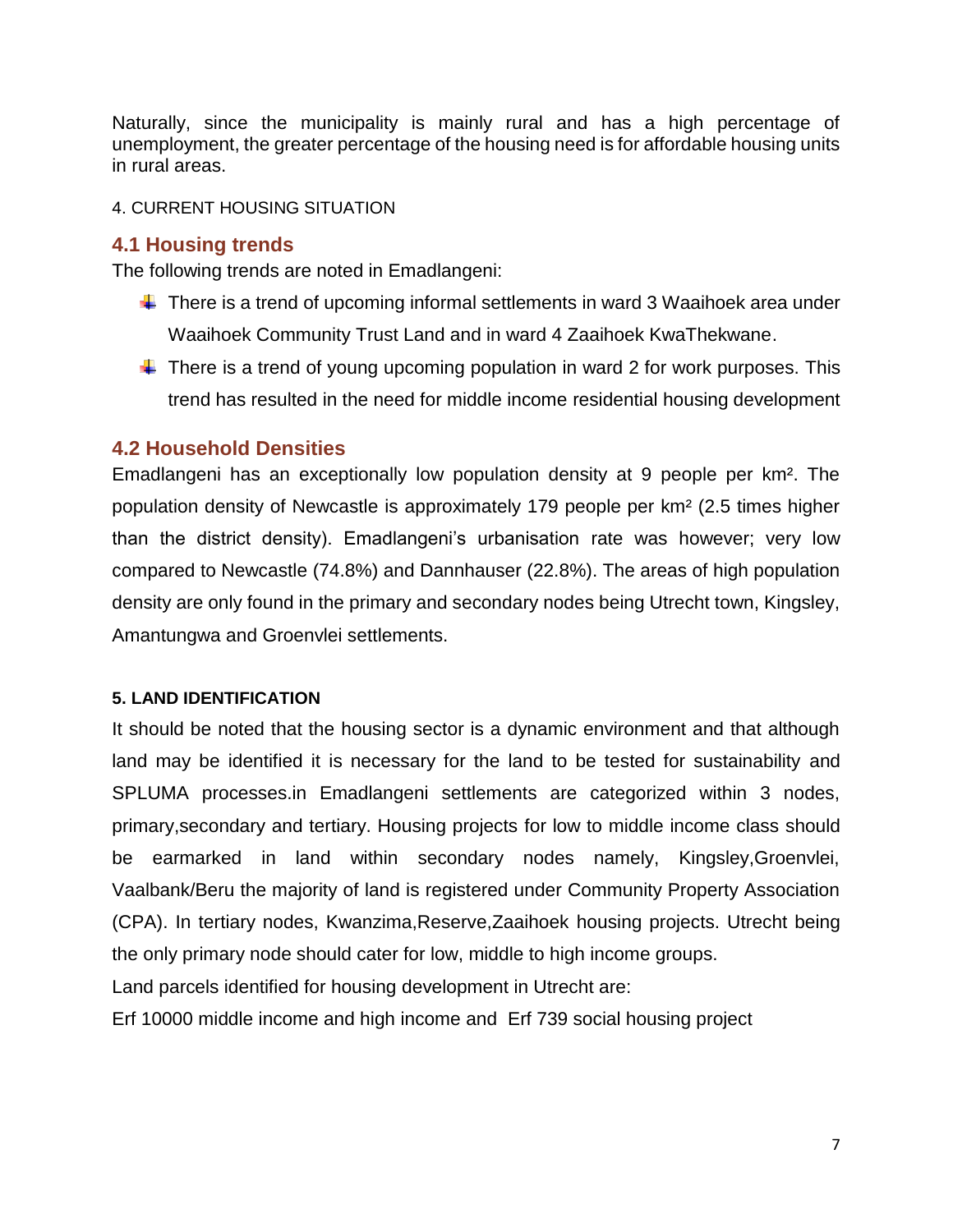# <span id="page-8-0"></span>**6. PLANNED HOUSING PROJECTS**

| <b>Madlangeni Pipeline List of Projects</b> |                                                |                             |             |             |               |                                                                                                                                               |  |  |
|---------------------------------------------|------------------------------------------------|-----------------------------|-------------|-------------|---------------|-----------------------------------------------------------------------------------------------------------------------------------------------|--|--|
|                                             | <b>Project</b>                                 | <b>Type</b>                 | <b>Unit</b> | <b>Date</b> | <b>Budget</b> | <b>Status</b>                                                                                                                                 |  |  |
|                                             |                                                |                             | s           |             |               |                                                                                                                                               |  |  |
|                                             | Kingsley<br>Housing<br>Project                 | Rural<br>(Agri-<br>village) | <b>TBC</b>  | <b>TBC</b>  | <b>TBC</b>    | Project identified as potential<br>site for development<br>- Prefeasibility studies completed<br>and the project is deemed to be<br>feasible. |  |  |
|                                             | Waaihoek<br>Housing<br>Project                 | Rural<br>(Agri-<br>village) | <b>TBC</b>  | <b>TBC</b>  | <b>TBC</b>    | - Project Identification in the IDP<br>not yet finalized                                                                                      |  |  |
|                                             | Amantung<br>wa<br>Housing<br>Project           | Rural<br>(Agri-<br>village) | TBC         | <b>TBC</b>  | <b>TBC</b>    | - Project Identification in the IDP<br>not yet finalized                                                                                      |  |  |
|                                             | <b>KwaNdlam</b><br>lenze<br>Housing<br>Project | Rural<br>(Agri-<br>village) | <b>TBC</b>  | <b>TBC</b>  | <b>TBC</b>    | - Project Identification in the IDP<br>not yet finalized                                                                                      |  |  |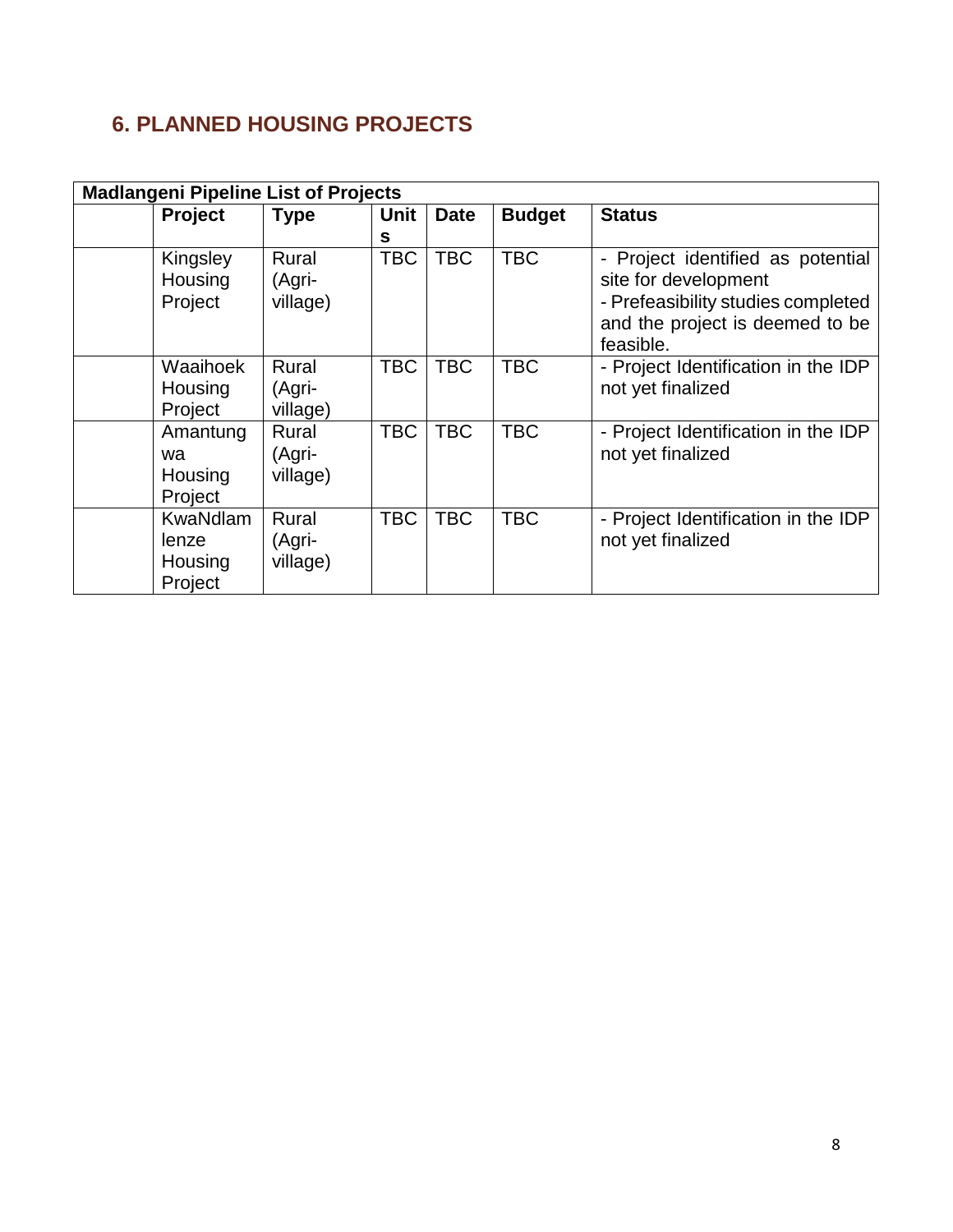| Project                                                         | <b>Type</b>                          | <b>Status</b>                                                                                       | <b>Units</b>           |
|-----------------------------------------------------------------|--------------------------------------|-----------------------------------------------------------------------------------------------------|------------------------|
| Goedehoop<br>Extension                                          | Housing                              | Phase 2<br>Internal reticulation<br>Sewer<br>treatment<br>plant<br>upgrade<br>Registration of sites | 596 units              |
| Kingsley (Agri-village)                                         | Housing                              | Planning phase                                                                                      | 200 units              |
| Khayalethu<br>renovations<br>Khayalethu<br>Village<br>extension | Housing<br>Township<br>establishment | Completed<br>Planning phase                                                                         | 60 units<br>90 units   |
| Khayalethu<br><b>Formalisation</b>                              | Housing                              | Grant funding from DHS                                                                              | 60 units               |
| Goedehoop                                                       | <b>Title</b><br>deed<br>handover     | Completed (23)                                                                                      | 24 units               |
| Groenvlei<br>(Agri-<br>village)                                 | Housing                              | EIA in progress                                                                                     | 150 units              |
| Erf 739                                                         | Social<br>housing                    | Pre-planning                                                                                        | 200 units              |
| Erf 10000                                                       | <b>Balele estate</b>                 | Pre-planning                                                                                        | 30 units               |
| Erf 10000                                                       | Middle<br>income<br>housing          | Pre-planning                                                                                        | 200 units              |
| Portion 2 of 7 of the<br>farm Weltervreden 53<br>(Balgrey)      | <b>HDA</b><br>Purchase<br>Housing    | Completed,<br>title<br>deed<br>registered<br>under<br>the<br>municipality<br>Housing project        | 300 units<br>100 units |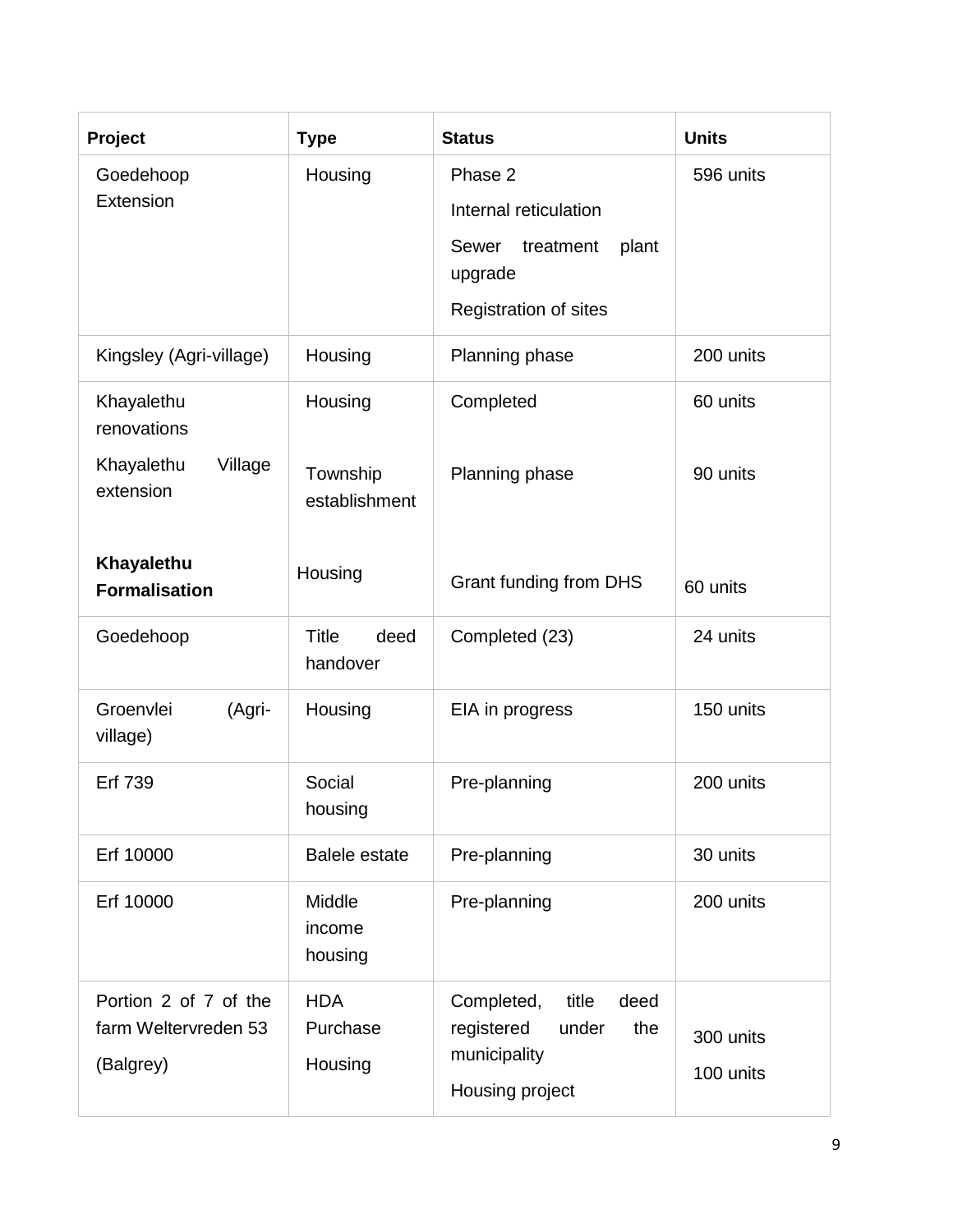| Renovations<br>Registrations | 18 units<br>18 units |
|------------------------------|----------------------|
|                              |                      |

#### <span id="page-10-0"></span>**7. INTEGRATION WITH OTHER SECTORS**

As it has been shown throughout this document, an integrated approach to housing development is not just about bricks and mortar. A holistic approach to housing development will take into consideration *inter alia*:

- $\downarrow$  Provision of municipal infrastructure and services;
- $\overline{\phantom{a}}$  Access to social services and economic opportunities; and
- Alignment of housing plan with other Municipal plans strategies such as the Integrated Development Plan, Spatial Development Frameworks and Land Use Management.

Therefore the delivery of projects must be coordinated between departments, through the Municipality's IDP. This proposed integration is an on-going process which should inform municipal planning at large and it will require communication amongst the various Municipal Departments and other service providers to ensure that integrated human settlements are developed. The municipal housing official's role is to ensure that all of the departments are aware of the planned and proposed developments and that funding is coordinated to ensure maximum development benefits. At a basic level, this plan should ensure that MIG funding is correctly coordinated with the proposed delivery of housing over the next five years.

Although this plan does give some indication of the level of services and facilities available in the different communities of Emadlangeni, it is hoped that further coordination of relevant sector departments such as education, economic development, social services health etc. will be cultivated so as to ensure that the proposed projects in this plan are implemented in an integrated and sustainable manor.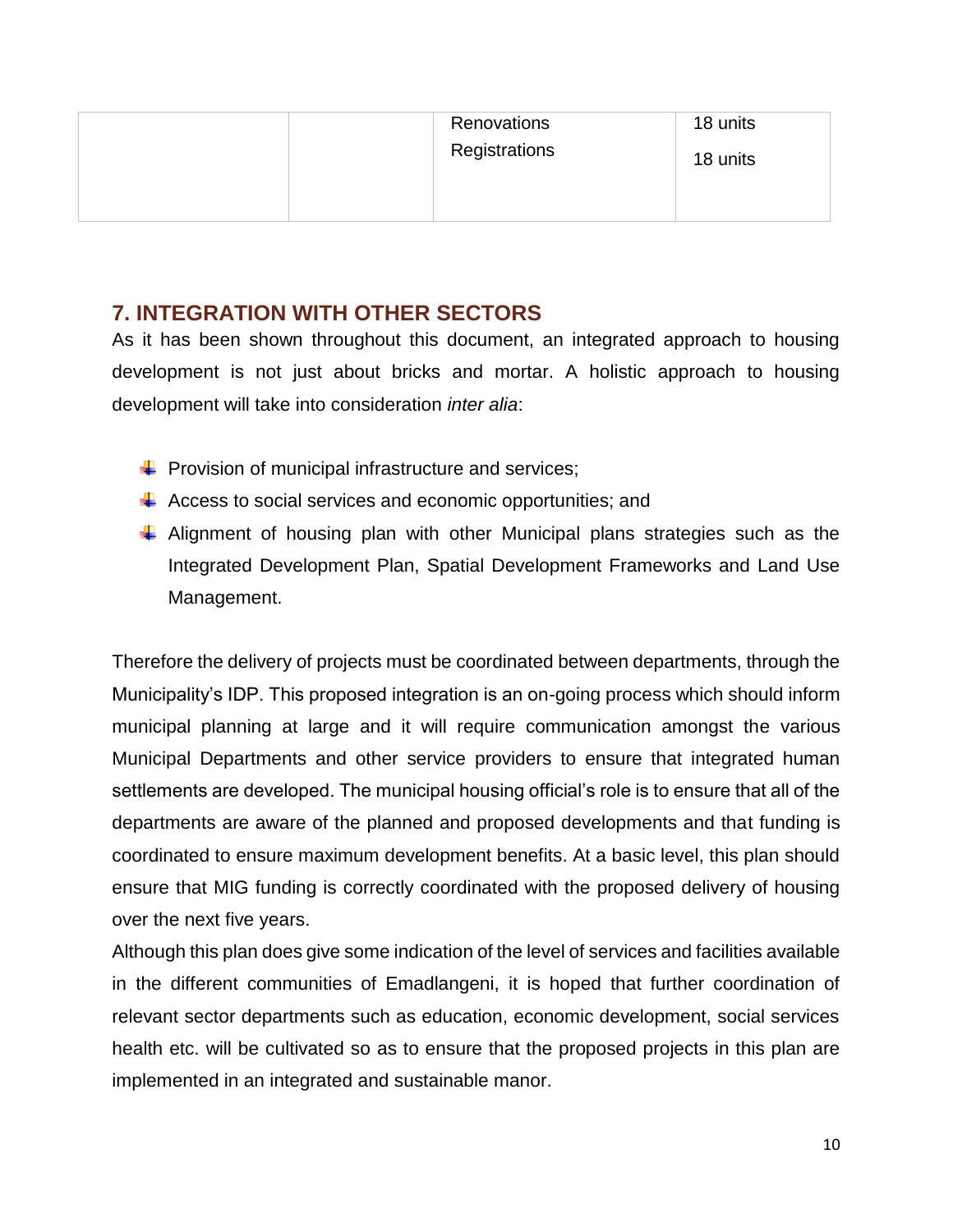#### <span id="page-11-0"></span>**7.1 KZN Human Settlement Master Spatial plan**

The vision of the KZN Human Settlement Master Spatial plan is: by 2030 KwaZulu-Natal is recognized for its compact, connected and inetrgrated human settlemt pattern across different scales reflecting successful spatial transformation, founded on the values of sustainability collaboration, choice and value creation.

The objectives of the KZN Human Settlement Master Spatial plan are:

- 1. Spatial transformation
- 2. Compact settlements and settlement patterns
- 3. Connected settlements and settlements patterns
- 4. Integrated settlements and settlement patterns
- 5. Functional residential property market in urban and rural areas
- 6. Consistent application of policies, principles, objectives and concepts across various scales
- <span id="page-11-1"></span>7. Institutional capacity for effective planning and implementation

Emadlangeni sector plan aligns with these objectives particularly in current ongoing projects. Goedehoop housing projects is a compact, connect and integrated settlement which will provide a functional residential property market. Our rural project in Groenvlei (Agri-Village) will seek to address spatial transformation and create functional residential property in rural areas. Furthermore these projects are mainly concentrated in secondary nodes which enhances spatial transformation of the Emadlangeni jurisdiction

#### 8. CONCLUSION

The planned projects must be realistic and informed by the community needs. The municipality is to build its own capacity on project packaging and management. Scheduling of projects is to be done systematically taking into account the District plan on bulk services. The municipality must appoint Project Managers and Implementing Agents using the set time frames. The municipality to ensure that contractors adhere to quality standards set by NHBRC and SABS respectively and that this is not compromised at the expense of maximization of profit margin. The municipality ensures that the EPWP in the implementation of projects are incorporated. The Housing Sector Plan is a five year